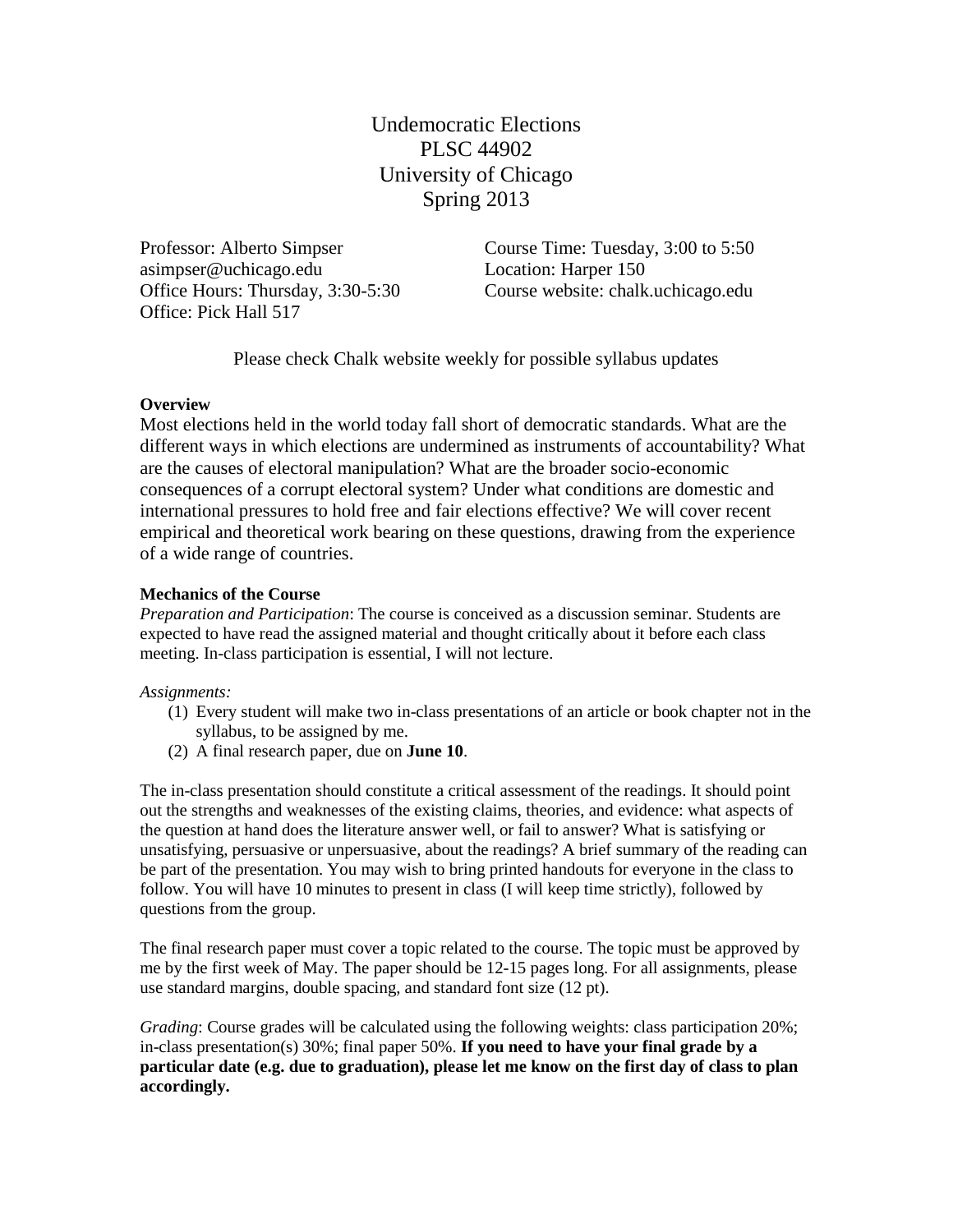## Syllabus

All journal articles are available online. Some require use of the University Library's subscription. Book chapters not available online will be available on electronic reserve, through the Chalk website (under "Library Course Reserves").

April 2: What is electoral manipulation? Electoral fraud, electoral corruption, electoral malfeasance, patronage, and clientelism.

Robert Dahl. 1971. *Polyarchy: participation and opposition*, Ch. 1 (pp.1-16).

Andreas Schedler. 2002. "The menu of manipulation," *Journal of Democracy*.

Susan C. Stokes. 2007. "Political clientelism," *Handbook of Comparative Politics*, Oxford University Press.

April 9: How do we know? Empirical evidence on electoral manipulation

- Gary Cox and Morgan Kousser. 1981. "Turnout and Rural Corruption: New York as a Test Case." *American Journal of Political Science*.
- Fabrice Lehoucq and Ivan Molina. 2002. *Stuffing the Ballot Box*. Cambrige University Press (pp.1-19).
- Mikhail Myagkov et al. 2009. *The forensics of election fraud: Russia and Ukraine*. Cambridge University Press (pp.1-47).
- Gregory L. White and Rob Barry. 2011. "Russia's dubious vote," *The Wall Street Journal*, December 28, p.A1. (Note: this is a newspaper article)
- Alberto Simpser. 2013. *Why parties and governments manipulate elections: theory, practice, and implications*. Cambridge University Press. (Ch. 2, sections 2.1-2.3).

April 16: Causes of electoral manipulation

- Peter Argersinger. 1985. "New perspectives on election fraud in the gilded age," *Political Science Quarterly*.
- Fabrice Lehoucq. 2003. "Electoral fraud: causes, types and consequences," *Annual Review of Political Science*.
- Alberto Simpser. 2013. *Why parties and governments manipulate elections: theory, practice, and implications*. Cambridge University Press. (Ch. 1, 4, and 5).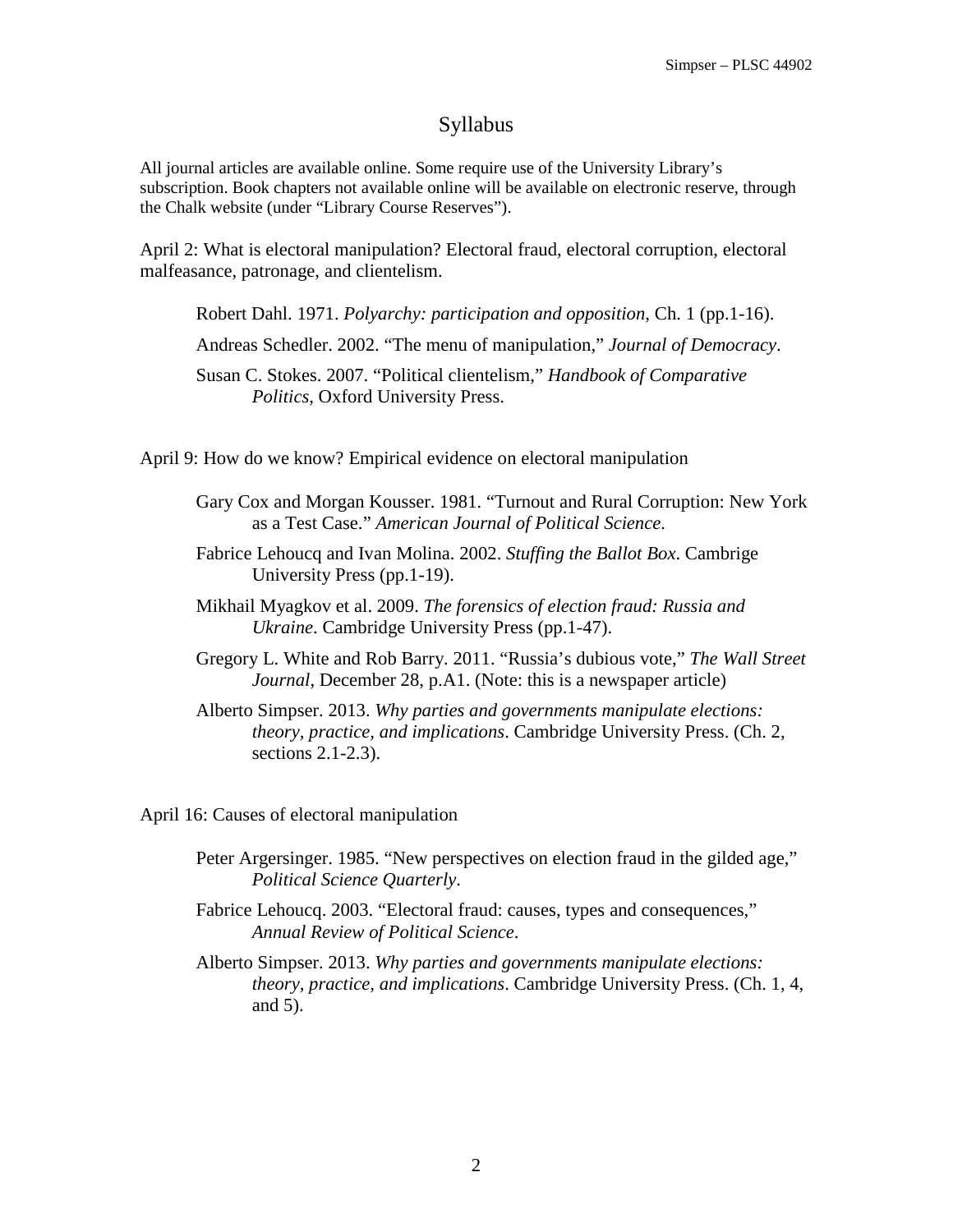April 23: Formal institutions and incentives to manipulate

John M Carey and Matthew Sobert Shugart. 1995. "Incentives to cultivate a personal vote: a rank ordering of electoral formulas," *Electoral Studies*.

Allen Hicken. 2007. "How do rules and institutions encourage vote buying?" in Schaffer, ed., *Elections for Sale*, Cornell University Press. [you can find the chapter at: http://wwwpersonal.umich.edu/~ahicken/index\_files/votebuying.pdf]

- Sarah Birch. 2007. "Electoral systems and electoral misconduct," *Comparative Political Studies*.
- Sarah Birch. 2008. "Electoral institutions and popular confidence in the electoral process," *Electoral Studies*.
- Alberto Simpser. 2013. *Why parties and governments manipulate elections: theory, practice, and implications*. Cambridge University Press. (Ch. 2, section 2.4).

April 30: Vote buying and the organization of electoral manipulation

- Chin-Shou Wang and Charles Kurzman. 2008. "The logistics: how to buy votes," in Frederic Charles Schaffer, ed. 2008. *Elections for Sale*. Cornell University Press. Ch. 5 (pp.61-80).
- Barry Ames. 1971. "Bases of support for Mexico's dominant party," *American Political Science Review*.
- Wilson, Andrew. 2005. *Virtual politics: faking democracy in the post-Soviet world*, Yale University Press. Ch. 4 (pp.73-88).
- Mariela Szwarcberg. 2009. "Making local democracy: political machines, clienteslism, and social networks in Latin America," mimeo, Kellog Institute for International Studies, September.

May 7: Electoral manipulation and political and economic development

- Steven Levitsky and Lucan Way. 2010. *Competitive Authoritarianism*. Cambridge University Press (Ch.1).
- Jean-Marie Baland and James Robinson. 2008. "How does vote buying shape the economy?" in Frederic Charles Schaffer, ed. 2008. *Elections for Sale*. Cornell University Press. Ch. 8 (pp.123-144).
- Alexander Libman. 2011. "Democracy, size of bureaucracy, and economic growth: evidence from Russian regions," *Empirical Economics*.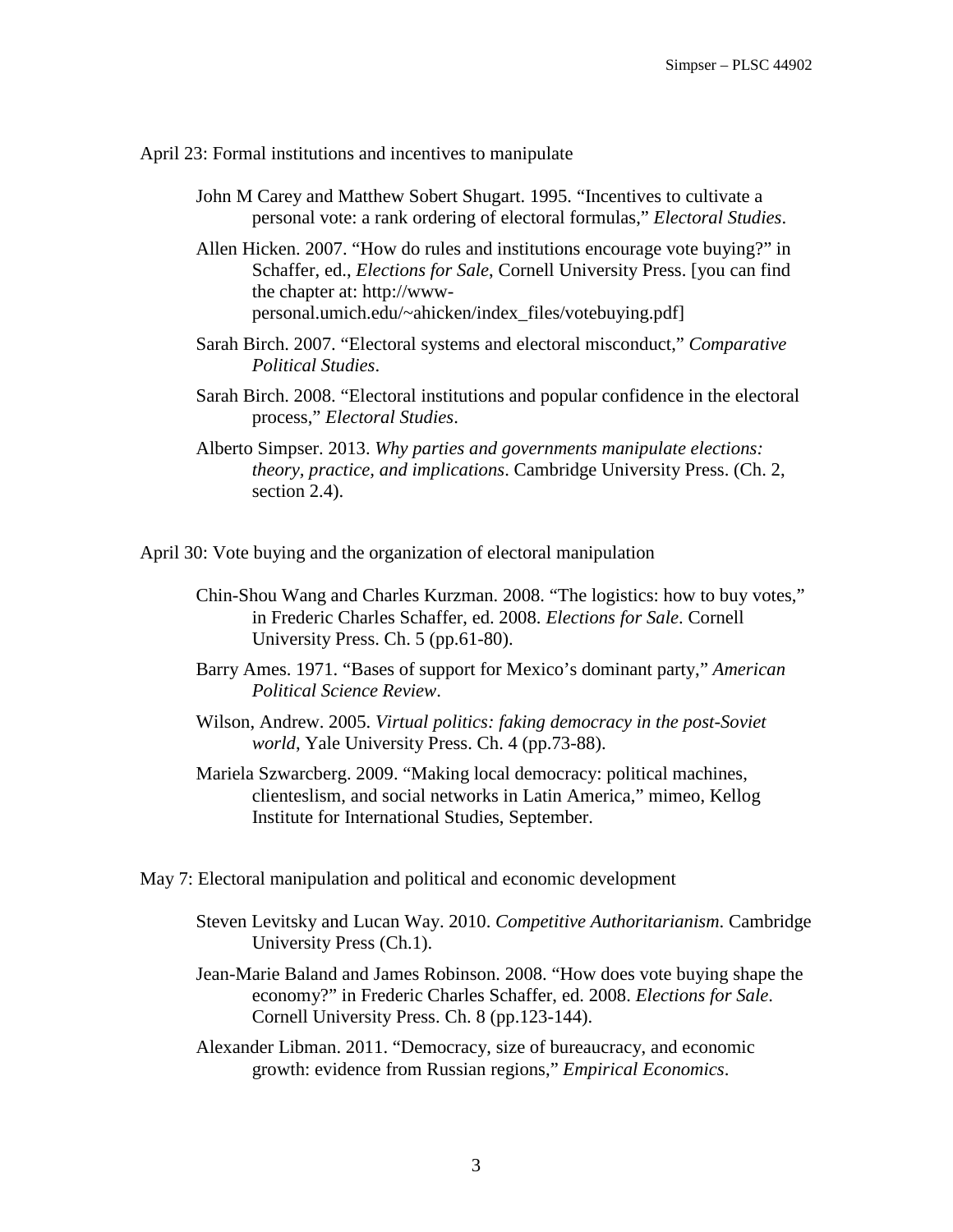Jonathan Hiskey. 2005. "The political economy of subnational economic recovery in Mexico," *Latin American Research Review*.

May 14: Election monitoring and electoral manipulation

- Bjornlund, Eric. 2004. *Beyond Free and Fair: Monitoring Elections and Building Democracy*. Ch 3 (pp.31-49).
- Kelley, Judith. 2009. "D-minus elections: the politics and norms of international election observation," *International Organization*.
- Nahomi Ichino and Matthias Schundeln. 2012. "Deterring or displacing electoral irregularities? Spillover effects of observers in a randomized field experiment in Ghana," *Journal of Politics*.
- Alberto Simpser and Daniela Donno. 2012. "Unintended consequences of election monitoring" *Journal of Politics*.

May 21: Electoral manipulation and popular unrest

- James Fearon. 2011. "Self-enforcing democracy," *Quarterly Journal of Economics*.
- Joshua Tucker. 2007. "Enough! Electoral fraud, collective action problems, and post-Communist colored revolutions," *Perspectives on Politics*.
- Lucan Way. 2008. "The real causes of the colored revolutions," *Journal of Democracy*.
- Leonardo R. Arriola and Chelsea Johnson. 2012. "Election violence in democratizing states," mimeo, University of California, Berkeley.

May 28: Electoral manipulation, voter participation, and electoral reform

- Frederic Charles Schaffer. 2008. *The hidden costs of clean election reform*, Cornell University Press. Ch. 1 (pp.1-20).
- Stephen Ansolabehere and Nathaniel Persily. 2008. "Vote fraud in the eye of the beholder: the role of public opinion in the challenge to voter identification requirements," *Harvard Law Review*.
- Alberto Simpser. 2012. "Does electoral manipulation reduce voter turnout?" *Journal of Politics*.
- Aker et al. 2011. "Is information power? Using cell phones during an election in Mozambique," *World Development*